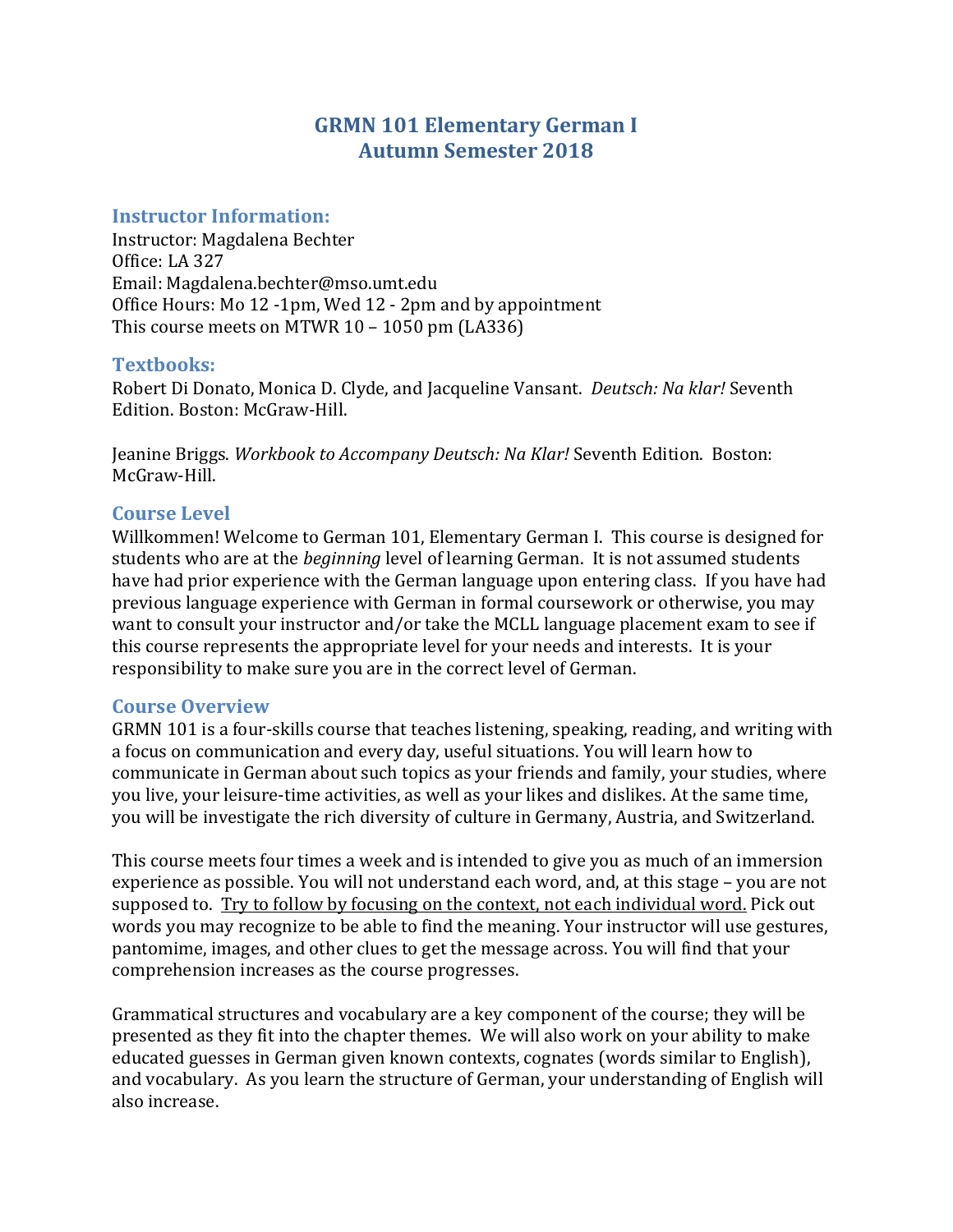## **Learning Goals and Course Outcomes**

This course is oriented toward helping develop your ability to use the four basic elements of German: listening, speaking, reading, and writing. The last two are emphasized (though not exclusively) in homework assignments and in chapter tests. Listening and speaking are emphasized in the classroom. You will learn German vocabulary and grammar in an incremental fashion beginning with simple phrases, eventually working toward sentences with different types of verbs, objects, and other elementary parts of speech, based on topics tailored to acquaint you with basic aspects of German-speaking culture. In addition to the textbook and the workbook, you will encounter a variety of selected texts and materials that will allow you to practice your skills of listening and reading comprehension along with speaking and writing. Course materials will help familiarize you with cultural basics in German-speaking countries and to apply that acquaintance in conversation and activities.

### **Participation**

Participation is a crucial element in learning a language, and you can only participate if you attend class (see **Attendance Policy** below). Expect to speak and interact with others every class period. Your participation grade is calculated according to the following: Do you volunteer in class? Are you speaking in German during pair work and group activities? Does your participation involve effective use of material covered in class and in the homework? Do you complete exercises and activities? Do you work and engage with a variety of students?

#### **Homework**

Homework will consist of exercises from the workbook and from the textbook as well. When turning in homework, please staple pages together before class and turn in neat, legible homework. Do your best and note assignments you are not certain about. We can discuss them in class, or you can bring them to me during my office hours. In general, assignments from the workbook will follow the sections of the chapter we're currently discussing. It is very important to keep up with homework as it is assigned. An important component of any assignment is learning from not always getting things right.

#### **Quizzes**

At least once per chapter there will be a brief quiz on vocabulary and grammar. The "Wörter im Kontext" sections of the book will be discussed in each chapter segment and there is a vocabulary list of new words in each chapter at the end of that chapter. Be sure to review those terms for both tests and quizzes.

#### **Tests**

Tests are given at the end of each chapter. While they will focus on material from a given chapter, they will also include some previous material, reflecting the cumulative nature of language learning. Tests can only be made up with advance notice unless a sufficient and documented excuse is provided.

### **Final Examination**

The final for all sections of GRMN 101 will take place on Monday, December, 10<sup>th</sup> from 7:00 pm to 9:00 pm in LA 11. It will be cumulative.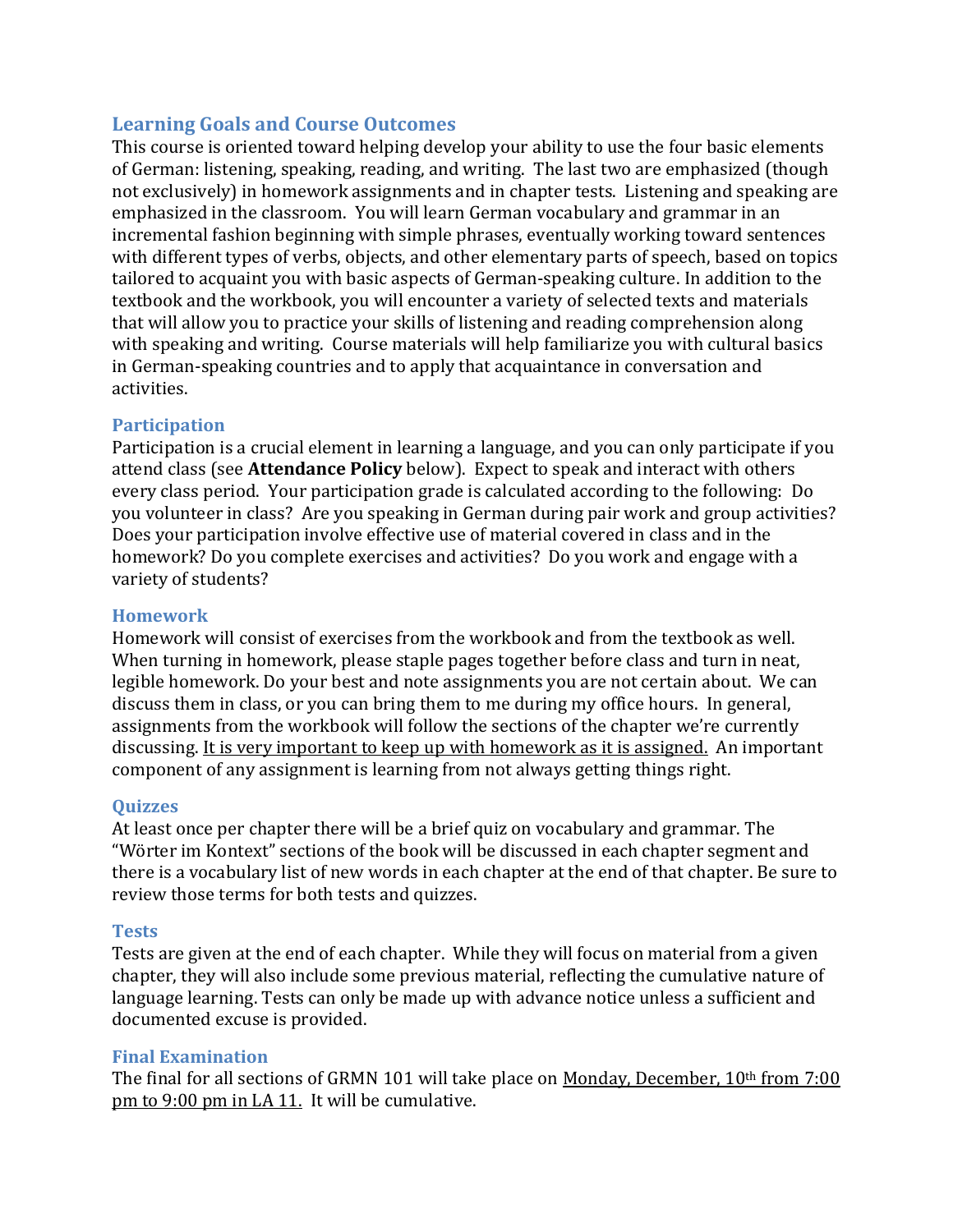# **Attendance Policy**

As mentioned above, attendance in a language course is essential; it is important that you **attend regularly** in order not to fall behind. Excused absences may be allowed, but they must be specific and verifiable. Excused absences include illness, family emergencies, athletic or university-sponsored activities that can be verified by an administrator or official organization, and religious holidays, among others. If you have an excusable absence it is up to you to contact me either beforehand or within two sessions after your absence. For extended emergencies, exceptions can be made. Otherwise your absence will be considered unexcused. You will be allowed **four (4)** unexcused absences for the course without grade penalty. Thereafter you will be assessed a **twenty (20)**-point demotion for every absence. **Twelve (12)** unexcused absences may become grounds for failing the course solely because of absences.

Note that both the instructor and the students are responsible for maintaining a climate of consideration and respect for everyone participating in the course. Please conduct yourself with the presence of others in mind. You will likely find that you will learn a lot from what your classmates have to share and offer. Take down the phone number or e-mail address of other classmates so that you can inquire about homework, should you miss class.

## **Grading**

Final grades will be calculated in the following way:

|           | • Participation            | 150 pts (1 x 22, 4 x 32) (20 %)   |
|-----------|----------------------------|-----------------------------------|
|           | • Homework and Preparation | 150 pts $(5 \times 30)$ $(10 \%)$ |
|           | • Quizzes                  | 100 pts $(5 \times 20)$ $(10 \%)$ |
|           | $\bullet$ Tests            | 400 pts $(4 \times 100)$ $(40\%$  |
| $\bullet$ | Final Exam                 | 200 pts (1 x 200) (20 %)          |
|           |                            | 1000 points                       |

**Please note**: there will be no extra-credit assignments. Please do the homework assignments as given.

# **Electronic Devices (Cell Phones, Laptops, Music Players, etc.)**

If you bring a cell phone to class, please set it either on vibrate or mute. Unless specified or needed for a class activity, personal computers, music players, and messaging devices are not to be used in class.

# **Students with Disabilities**

This course offers equal opportunity in education for all participants, including those with documented physical and documented learning disabilities. For information regarding documentation of disabilities, approaching your instructor with pertinent information, and establishing guidelines for potential accommodation, you may consult the [Disability](http://life.umt.edu/dss)  [Services for Students \(DSS\)](http://life.umt.edu/dss) [http://www.umt.edu/dss/website.] Please note that accommodations can only be established via consultation with DSS and take effect only after the instructor has been informed. The DSS Office is located in Lommasson 154; the phone number is 243-2243.